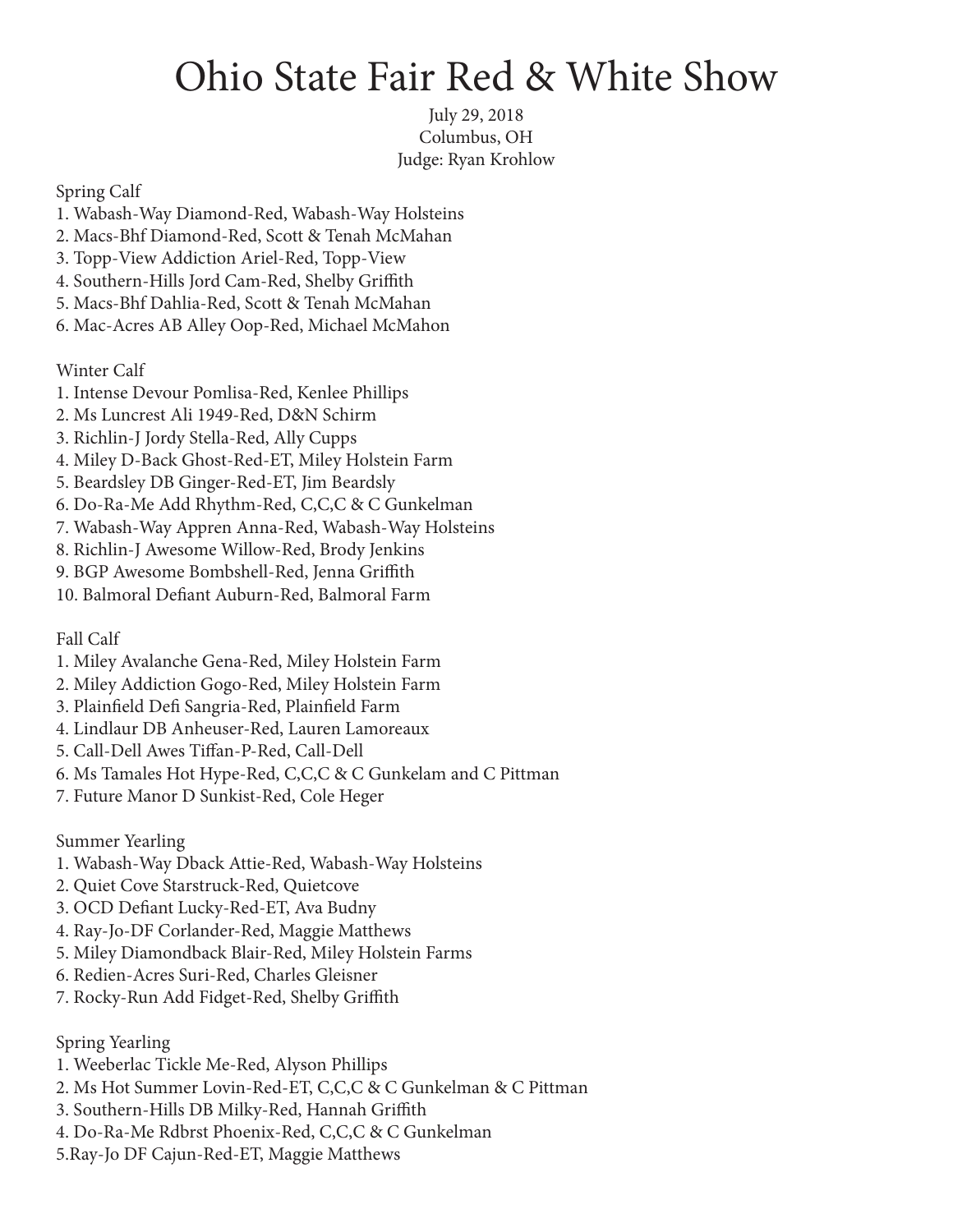6. Do-Ra-Me Adv Hot Cocoa-Red, C,C,C & C Gunkelman 7. Harmony-Corners Panda-Red, Kody & Kaleb Pond 8.Msflra Ladd P Tessa-Red, Kody & Kaleb Pond

Winter Yearling

1. Greenlea ABS Sweetie-Red, Bucks Pride 2. Lah-Dale Special-Red, Elaina, Ava & Audrey Lahmers 3. Ray-Jo ABSLT Caroline-Red, Maggie Matthews 4. Millibro Avalanche Laurie-Red, Charles Gleisner 5. Gleann Braemore Avalanche-Red, C,C,C & C Gunkelman 6. Do-Ra-Me Durango Riley-Red, Kody & Kaleb Pond

Fall Yearling

1. Borderview Luchesse-Red, Quietcove & Edge Genetics 2. Golden-Oaks Funky Fresh-Red, Ally Cupps

Junior Champion- Miley Avalanche Gena-Red, Miley Holstein Farm Reserve Junior Champion- Weeberlac Tickle Me-Red, Alyson Phillips

Junior Best Three Females 1.Miley Holstein Farm 2. C,C,C & C Gunkelman

Dry Cow 1. Ms Morsan Picolo Tsunami-Red, Cole Heger 2. Karebears Rdburst Sasha-Red, Maggie Matthews

Junior Two year old 1. Miley Lightning R Gin-Red, Miley Holstein Farm

Senior Two year old

- 1. Ms Apple Adrianna-Red-ET, Doebriner & Bowen
- 2. C-Skidmore Abs Renegade-Red, Chelsea Skidmore
- 3. Express SMD Nikita-Red, Stan-Mar-Dale/Express Holsteins
- 4. Ranchdale Addic Chili-Red, C,C,C & C Gunkelman
- 5. Ray-Jo Absolute Rave-Red, Maggie Matthews
- 6. Macs-Bhf AR Dharma-Red, Scott & Tenah McMahon

Junior Three Year Old

- 1. Express SMD Nay Nay P-Red, Stan-Mar-Dale/Express Holsteins
- 2. Ms Wabash-Way Arma Mara-Red, Wabash-Way Holsteins
- 3. Pine-Tree Rebel 6681-Red, Ally Cupps
- 4. Miley Ladd Grasshopper-Red, Miley Holstein Farm

Senior Three Year Old

- 1. Lah-Dale Malone Shine-Red, Elaina, Ava & Audrey Lahmers
- 2. Budjon-Vail HZ Lotsa-Red, Brookview Farm
- 3. Pamprd-Acres Walker-Red, C,C,C & C Gunkelman

Intermediate Champion-Ms Apple Adrianna-Red-ET, Doebriner & Bowen